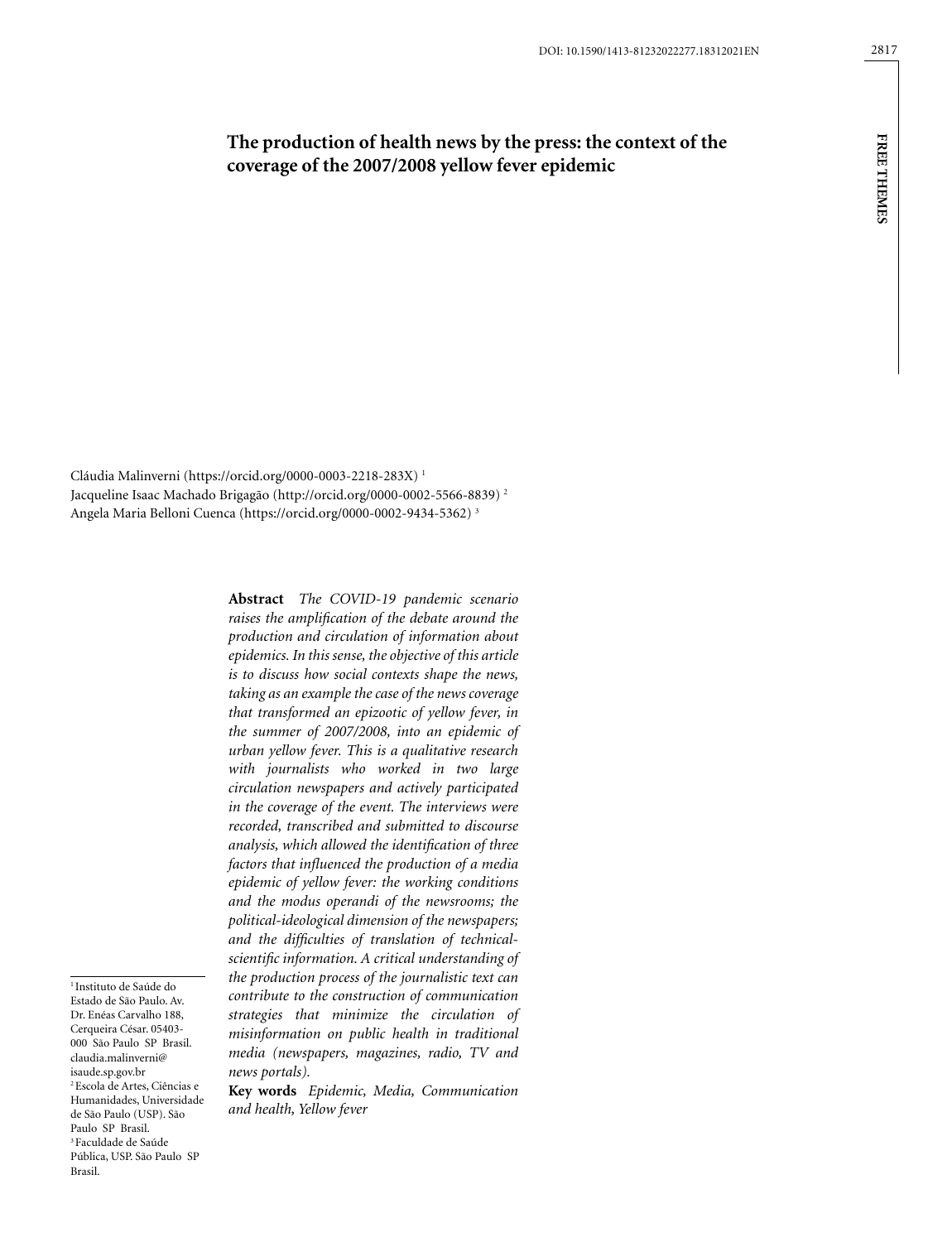# **Introduction**

Within the context of the COVID-19 pandemic, the mediatization of daily life<sup>1</sup> has taken center stage of public discourse, and the infodemic has established itself as a complex, challenging phenomena in the fields of Communication and Health. Such a scenario shows the importance of furthering discussion on health news production, as they spread repertories that attribute meanings to the health-disease process. This paper adds to such discussion, as it attempts to answer the following question: how do social contexts interfere in the circumstances for health news production? In order to do so, this study addresses the role of social context over the news coverage of the yellow fever epizootic outbreak in the summer of  $2007/2008$ , which produced a media epidemic<sup>2</sup>. Such an understanding may help with building up communication strategies as to minimize the spreading of misinformation on public health in traditional media (newspapers, magazines, radio, TV, and news websites).

Although press media no longer has the monopoly to decide what is media information3 – because of the expansion of digital media, which have made gatekeepers to lose power and imposed more dynamic, inclusive ways of interaction on the communication process – the power of journalism as an expert community that produces and legitimizes discourse and meanings in everyday life is still significant worldwide. A survey released on March 2020 by Edelman communication firm, and conducted with 10,000respondents from 10 countries, revealed that mainstream media organizations were the most trustworthy source of information regarding the pandemic for 64% of 9,000 respondents. It shows that the low credibility of journalism and other sources such as science and the World Health Organization (WHO) tends to reverse, as the pre-pandemic scenario can attest. Among the 1,000 Brazilian respondents, however, the tendency was opposite; 64% told they prefer getting information from social media, and 59% mentioned newspapers and WHO as trustworthy sources. Nonetheless, nearly 7 out of 10 Brazilian respondents declared to follow the news, pointing out they have a greater concern about fake news and COVID-19 than foreigners (85% versus 74%)4 .

Regarding digital journalism audience, according to Comscore – an American internet data traffic analytic company –, on the first trimester of 2021, three of the most long-lived Brazilian press organizations led the newspaper national ranking. Over that period, the monthly page views (PV) average was 207 million for *Folha de S. Paulo*; 170 million for *O Globo*; and 55 million for *O Estado de S. Paulo*<sup>5</sup> .

#### **Theoretical and methodological path**

As part of a larger research project that has studied the yellow fever media epidemic<sup>2,6</sup>, this paper focuses on the specific process of news production that turned a sylvatic yellow fever epizootic – a locally confined outbreak – into an epidemic urban yellow fever. Contrary to technical data from health public agencies<sup>7</sup>, the epidemic discourse in the media was built around misinformation, causing a severe crisis in the national immunization system, and putting at risk the population health<sup>2,6</sup>.

Our guiding theoretical and methodological framework considers mediatized information<sup>1</sup> as constructions which can only occur under historical, political, and sociocultural contexts; always the result of intentional actions that take place under a set of circumstances, or "interaction field"8 . In it, players/institutions vie for the consensus that gives them the power to achieve their own goals or interests, interfering in the course of events, influencing the actions of others, and producing social events and facts<sup>9</sup>. Paradigmatic institutions provide the framework for exercising power, as with media organizations<sup>8</sup>.

We also consider discourse as a set of linguistic practices that maintain and promote certain social relations and establish realities<sup>10</sup>. There is no neutral discourse; other voices always undergo it $11$ . Discursive practices and meaning production develop routinely – a constructionist approach that takes discourse as a collective and interactive construction occurring in the dynamics of historically dated, culturally placed social relations<sup>9</sup>.

Finally, we hold to the Theory of News, by which news is produced in the interaction of personal, social, ideological and cultural forces, as well as in the physical and technical means of fixing and transmitting information; market, organizational, and personal factors<sup>3,12</sup> modulate those forces. News is never reality itself, but one of the possible narratives about everyday events (voluntary, natural or induced). Journalists – a community that still claims a monopoly of knowledge, namely to establish what news is - socially construct and share those narratives<sup>3</sup>. Therefore, they are not neutral observers, but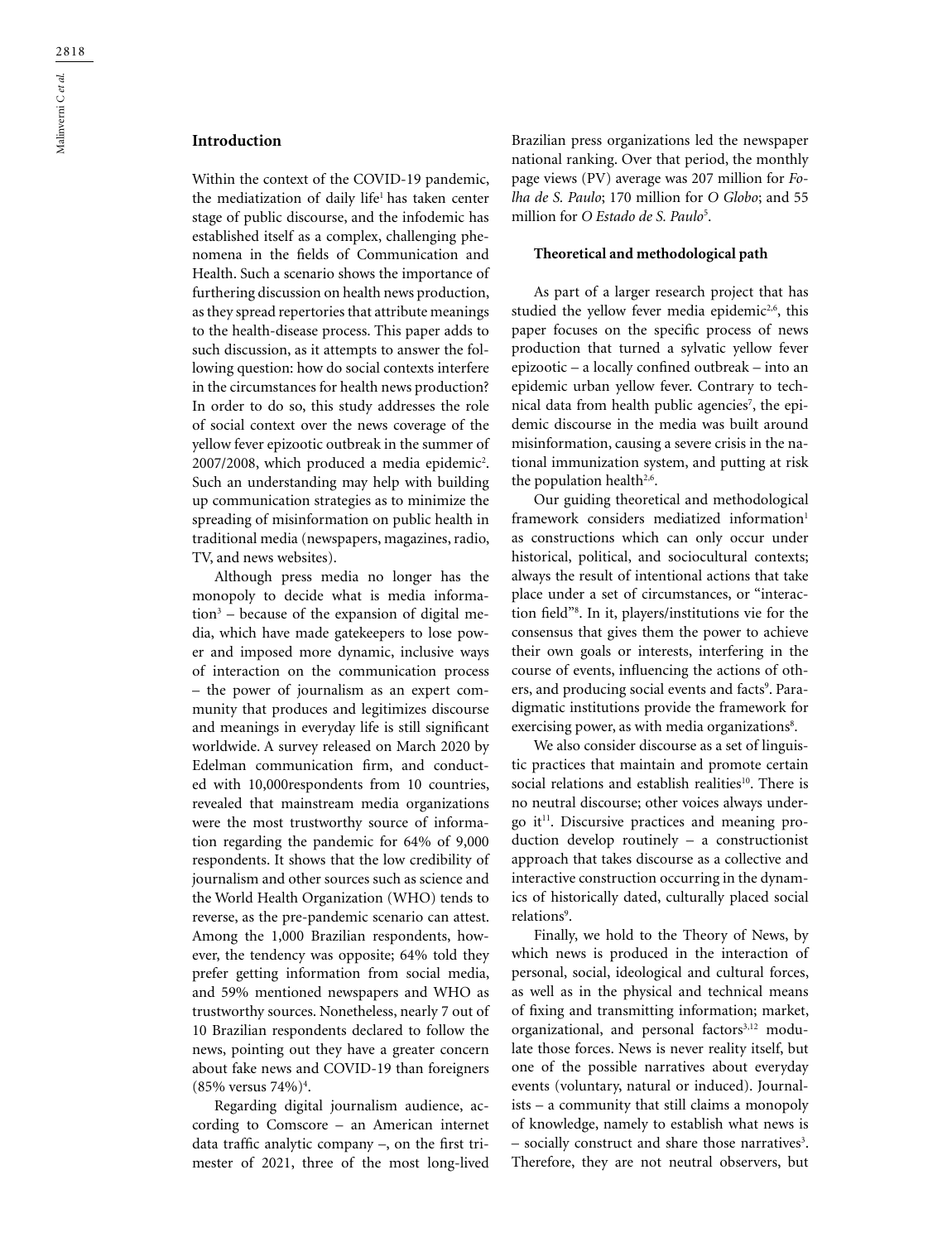active participants in the process of constructing reality3,12.

Four journalists from two daily national print papers (here named *A* and *B*) took part in the study: three reporters who covered the epizootic, and an editor, who provided details on the editorial routine. The analyzed speeches were obtained through semi-structured interviews; the respondents' names are fictitious in order to keep them anonymous.

We anchored the number of participants to the ethnomethodology, whose most important premise is to take the subject as a competent member expressing singularity; a unique being possessing individuality. From that perspective, the quantity of participants does not legitimate scientific knowledge, but rather the quality of their expression. People construct reality through practices and speeches<sup>13</sup>. Therefore, this study considers the respondent journalists as competent members, since, according to Garfinkel<sup>14</sup>: "Members know, require, count on, and make use of this reflexivity to produce, accomplish, recognize, or demonstrate rational-adequacy-for-all-practical-purposes of their procedures and findings"(p.8).

The speech of the journalists who took part in the press media organizations coverage, as we will see, made it possible to understand how sociopolitical, cultural and organizational contexts, working conditions, market and ideological forces, and subjective perception shaped the news on yellow fever and contributed to creating its epidemic sense.

#### **The text context**

The Brazilian press has emerged under the auspices of the "exclusion principle", which means, according to Kucinski<sup>15</sup>, that the public scope forged by the Brazilian print papers replicates "[…] with great fidelity the oligarchic configuration of land ownership; in newspaper management, the practices [...] of favoritism typical of the behest culture from large rural property predominate"(p.20). A deep exclusion due to the lack of regulation in radio and television industries, favoring oligopolies (horizontal, vertical and cross ownership in different media–newspaper, magazine, radio, open and cable TV<sup>16</sup>, internet provider – in the same market, whether local, regional or national) $^{2,13}$ . Such an outline, not a very democratic one, cuts across news construction and approach, creating–in the case of health issues–potentially harmful meanings to the consolidation process of the Brazilian Unified Health System (SUS)<sup>17</sup>.

Regarding the relationship between public health and the communication industry, over 30 years after its establishment and regulation, SUS is still disadvantaged in vying for meanings in everyday life<sup>6,17,18</sup>. A challenge not yet overcome, even when considering the sudden media acknowledgement of the public system and its role in avoiding an even further COVID-19 tragedy in the country. That movement, however, seems to be more aesthetic than ethical and political, since the media still neglects the most meaningful agendafor reversing the current SUS decaying. That is the case of the *Marcha pela Vida* ("March for Life") movement,

*[…] which relied on the support of over 500 nationally organized entities defending SUS, [but] did not have any entry in the traditional media circuits. Whether in a propositional or protest agenda, […] communication shows up in agonic ways, not as a permanent, organic program for political citizenship training*18(p.7).

Although Federal Law No. 8.080/1990 highlights the right to know as a mechanism for people to make informed decisions on health<sup>19</sup>, little progress has been made in the country regarding that subject. Generally, communication in/from SUS is still instrumental, acting as a "front desk" to meet specific demands, and focusing primarily on making management/managers visible and other players (health workers and customers) invisible<sup>20</sup>.

In political and institutional terms, the epizootic coverage happened at the beginning of Lula's second term; the Health minister was the sanitarian José Gomes Temporão<sup>21</sup>. Until mid-December 2007, ruling and opposite senators engaged in a fierce dispute over the renewal of the most important funding source for SUS then: the CPMF tax, which was rejected shortly before the epizootic outbreak, at the end of that month. Temporão personally advocated for the tax, rejecting the technocratic attributes of his position, and placing himself at the forefront of the political discussion on the most controversial public health issues, many of which were debated by and with the  $press<sup>21</sup>$ . He publicly maintained his stance in 2018 when commenting on his time at the Brazilian Department of Health:

*Over the four years I held the position, I was fully aware I was part of the movement for the Brazilian health reform, in which I have been active since med school. It was a special moment, sometimes stressful and wearing, but entirely consistent*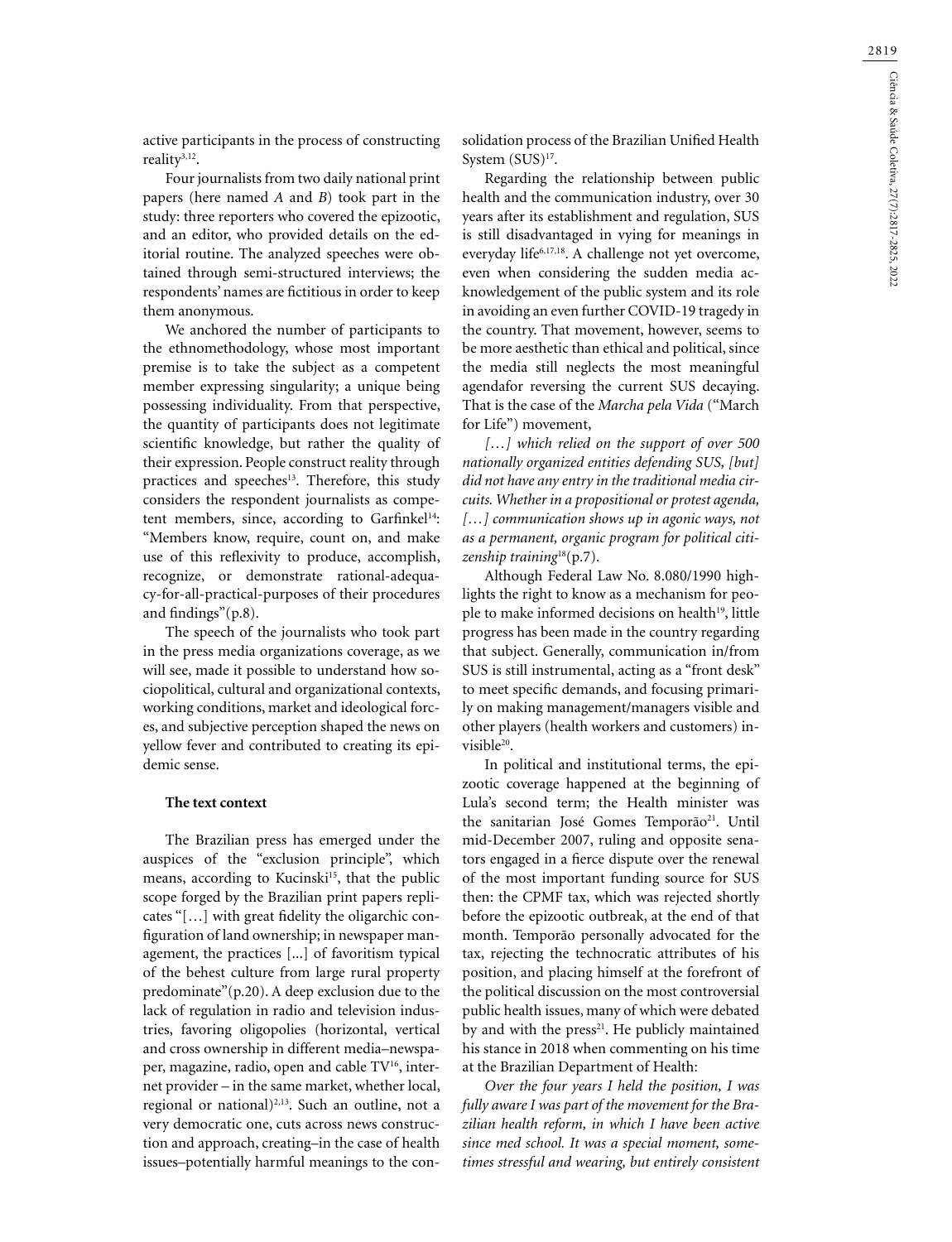*with my political, professional, and personal history, taking part in an administration that did a great deal for social issues in Brazil*22(p.1).

Then suddenly the epizootic outbreak became the subject of unexpected, massive coverage by radio, TV, papers, magazines and the internet, which lasted until mid-February 2008. Studies assessing the regional issue of a print paper have shown that three major epidemic discursive strategies constructed the narrative: "the out-of-control disease", focusing on the "progressive increase" in the number of suspected cases; "the lethal enemy", overvaluing the mortality rates and the symptomatology/treatment of the disease; and "widespread dissemination", favoring topics on urbanization<sup>2,6</sup>.

The meaning of this latter strategy was created because the article omitted the fact it was a sylvatic cycle, poorly informing about the transmitting mosquito, the *Haemagogus*, who inhabits forested areas along with monkeys, primary hosts to the yellow fever virus. That misconception may have made it hard for the public to understand it was actually a territorially bound event in the Brazilian Central-West region<sup>23</sup>, quite distant from where the newspaper circulated. And yet by the frequent use of the word "epidemic" (simultaneous occurrence of a disease in different regions), when in fact it was an outbreak (sudden increase of cases in a specific area). Despite the technical communication from the Brazilian Department of Health not referring to the risk of an epidemic, and dismissing the urban disease, the mainstream media spread information with no theoretical/technical support in the epidemiology field<sup>21,24</sup>.

# **Working conditions and modus operandi in newsrooms**

Since 2015, when massive advertising funds were displaced to digital media, mainly to social networking platforms, the Brazilian print publishing industry has been decommissioned<sup>25</sup>, worsening the working conditions in newsrooms and changing the profile of journalists; the most experienced, "costly" ones got out, and the younger, "cheaper" ones got in. In consequence, production process and writing quality have also been affected – as pointed out by Amanda, an editor for *Paper A*, according to whom the precarious work has reached all editorial sections, resulting in professionals accumulating tasks and working hours, with no proportional compensation:

*This is really insane, because…eehh… they [the most experienced ones] were all fired, in all departments […] So those kids […] they are veeery nice, but they […] have zero experience in reporting. And those people are doing the bulk of the newspaper writing.*

For Henrique, a reporter for *Paper B*, this process, as well as the occasional constraints<sup>3,12</sup> arising from journalism routine itself, helps to forge not very reflective and problematizing journalistic narratives:

*[…] I am absolutely not willing to act in fastfood journalism again […] the low quality you can see is because of the lack of structure for a long time […] Many times you knew you were leaving for an assignment in the morning, and when you got there, you had no way to prepare. […] So much nonsense and so many clichés are said […] there is no time to have someone who really knows the subjects. […] work is so underpaid, stress is so high, that whoever can leave the newsrooms does it. […] turnover is really high [...].*

The metaphor used by Henrique means precarious newsrooms produce quick, serial news the same way fast-food chains do, serving processed meals in large amounts, with low nutritional quality. That *modus operandi* certainly helps to explain the recurring criticism that states mass journalism is usually superficial.

Two ideological forces also establish news: straightforwardness and professionalism<sup>3,12</sup>. The first one is the basis of journalism training; it explains, for instance, the descriptive and factual orientation of the news, the mimetic ambition that makes reality explicit, and the systematic identification of sources in news statements, which are responsible for legitimizing or disqualifying information $12$ . The ideology of professionalism, on its turn, reproduces the idealistic sense of the job, quite strong in the popular imagery, taking the journalist as a sort of hero<sup>7</sup>, and helping, according to Souza<sup>12</sup>, to convert news into "[…] a product that boosts dominant powers, defines legitimate and illegitimate, normal and abnormal, and preserves the *status quo*"(p.12).

Walter, a skilled health reporter for *Paper B*, asserts such a perspective when assessing that the emphasis on the yellow fever, as well as the traditional "right to know," could be qualified as public service: "[…] it was justified because among the diseased there were people from [mentions the city], where most of the readers are".

Such a statement legitimizes the discourses that take journalism practice as an instrument for social control. They make it natural the idea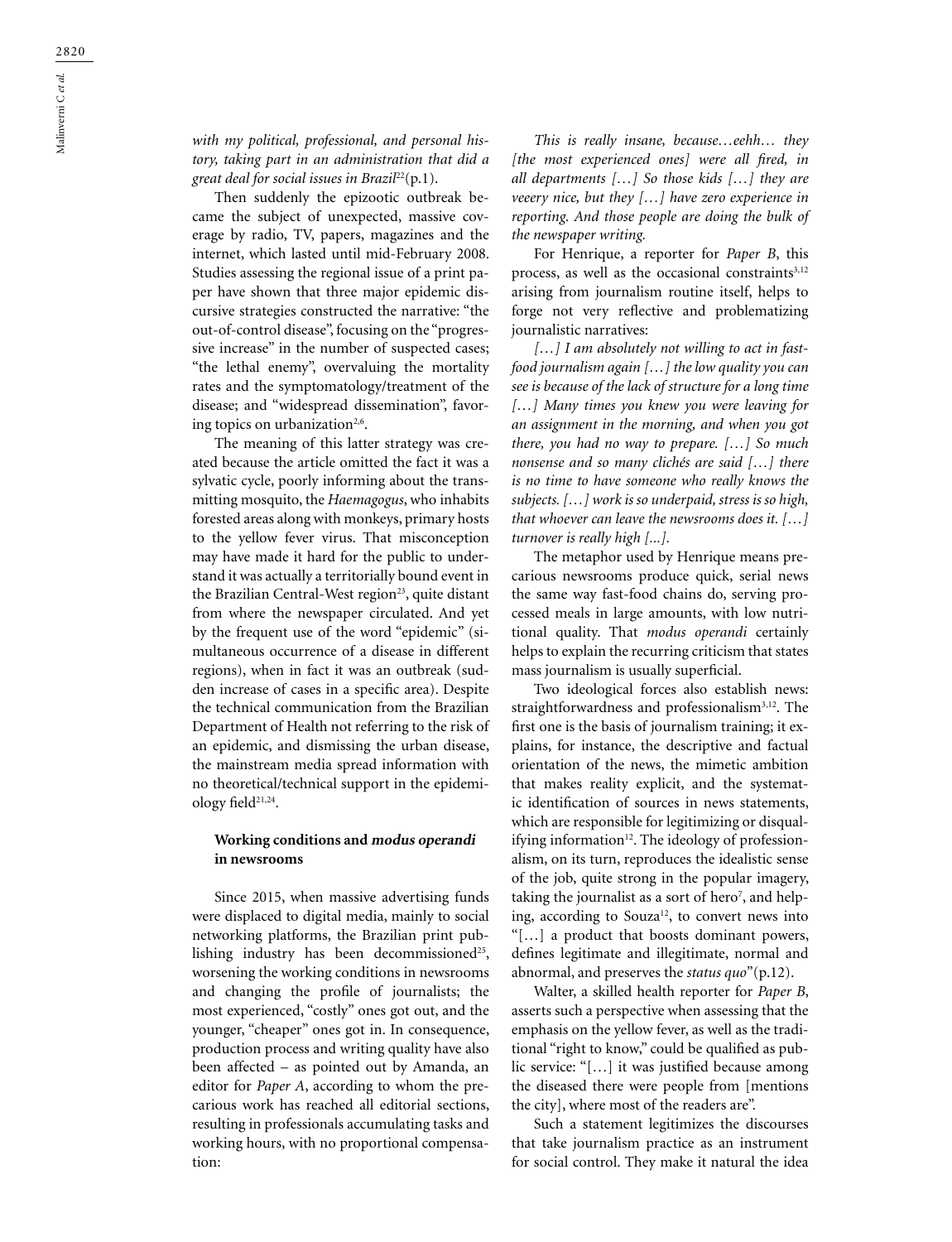that both media professionals and media companies are disinterested service providers, therefore neutral guardians of social morality6 . Under the ideology of professionalism, Walter considers news as a "mirror image" of society:

*[...] the editors are aware of the overall picture. The skilled reporters, on the other hand, are aware of the details, the minutiae, because they keep direct contact with expertise sources (governmental Health departments, doctors, medical associations, hospitals, professors etc.). That's why, at least in the Health section, editors did not use to give too specific guidance like appointing a source or requesting us questions to sources. […] The reports, at least the ones I wrote, never "disputed" the facts, never distorted the facts.*

In the yellow fever case, a recurring complaint from public managers regarded the media relativization of the Brazilian Department of Health speech, raising doubts about the official statement of no risk of urban disease. When questioned about it, Walter clings to a dear principle to journalism in controversial topics: the adversarial principle, which can be outlined in the "both sides of the story" jargon, also called "bothsidesism":

*[...] the reporter always looks for an expert outside the public administration, in order to contrast the given information and get, if possible, a different perspective from the official one. […] We were not supposed to listen to only one side. Quite the opposite: it has always been mandatory to listen to both sides (hence, we also listen to experts outside the administration).*

Seen together, both Walter's excerpts cause deep concerns over that kind of journalistic practice, which must be problematized. On the one hand, the adversarial principle results from the media distrust in governmental information, the "inside". In Brazil, such perception dates back to a specific event: the censoring of articles on the meningitis epidemic, in the early 1970s, the strictest one during the military dictatorship<sup>26</sup>. It is an explicit distrust seen, for instance, in the *Folha* Group's guide of principles and style, where the entry "epidemic", predicts: "It is usual for health authorities to deny the existence of, or to delay publicizing epidemics, under the argument of not creating panic". Therefore, governmental information, the "*inside*," should always be confronted with the opinion from "*outside administration*," the "*other side*," the side that would allow a "neutral" by "symmetry" between differing opinions narrative. In short, bothsidesism would enable the public to assemble their own interpretative framework.

However, in the yellow fever epizootic case, the most competent authority on the subject was the Brazilian Department of Health itself, the "*inside*", who based its speech on scientific evidence. Even so, from Walter's words, we can infer departmental information would hold intentionally hidden facts, which only an admittedly neutral "*other side*," because "*outside administration*", could unveil<sup>24</sup>.

Another utterance drawing attention to Walter's words was the "strictness" he referred to regarding fact-checking. It references the positivist notion of objectivity ("social fact"), built by the proximity of journalistic methods with scientific methods since the first third of the 19<sup>th</sup> century<sup>6</sup>. Resorting to a range of procedures seen as technical, he believed to have followed the professional ethic code and put forward the most realistic view of the event – the theory of possible re-urbanization of the disease –, precisely opposite to the Brazilian Department of Health discourse dismissing that possibility. Walter was the only respondent to disagree with the yellow fever media production:

*It's the other way around. I believe that after reading the reports, people have realized the illness and learned how to prevent it, thus avoiding getting sick.*

Despite Walter's point of view, further studies brought epidemiological data showing there was no urban yellow fever epidemic in 2007/2008, but rather an epizootic outbreak<sup>27</sup>. Furthermore, the media epidemic caused a severe crisis in the National Immunization Plan (though being one of the three major yellow fever vaccine global suppliers, Brazil not only suspended exports but also submitted a request to WHO for 4 million doses from the global emergency supply<sup>28</sup>), and put the population at risk: at that time, there were four deaths by adverse reaction to the vaccine, all in the State of São Paulo, in areas free from virus  $circulation/dissementination<sup>24</sup>.$ 

# **The political and ideological aspect of newspapers**

Editor Amanda rejects the concept of neutral journalism; for her, a political and ideological aspect delimiting news affects both the editorial line and the production routine. Despite being more explicit in politics and economy, that ideology goes through all editorial sections, including Health, and is somehow assimilated by all journalists. The thematization of a subject, as well as the way it is addressed, emphasized or omitted, already denotes, by itself, the ideological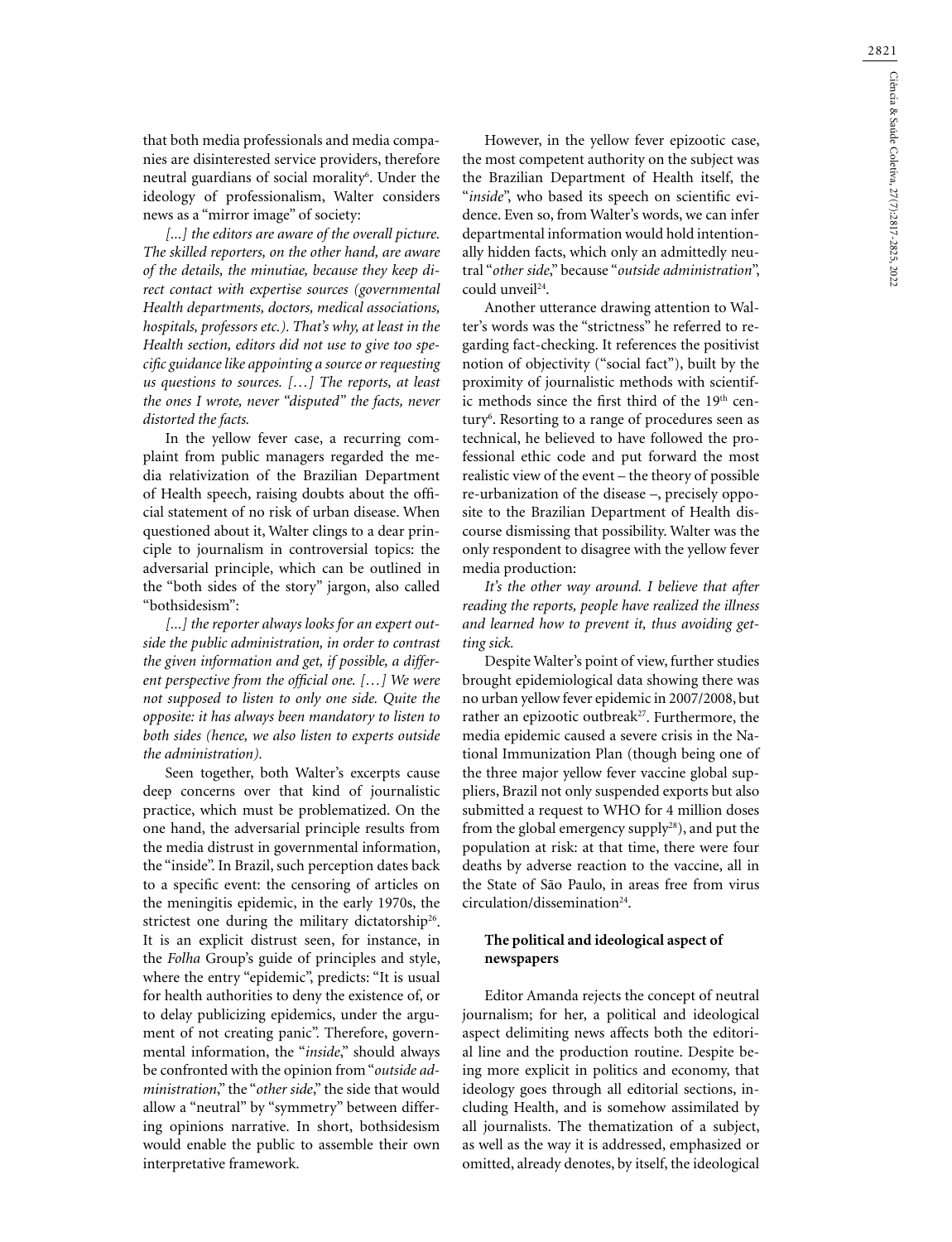aspect. For Amanda, a news item approach oftentimes depends on that political and ideological allegiance which includes commercial interests of newspaper owners. Hence, an approach pro or against a certain institution (for example, governments, parties, and politicians) would be more or less explicit according to those interests.

Such a remark summons two of the five ideology modes of operation: dissimulation and fragmentation<sup>29</sup>. On the one hand, by not deepening discourse to avoid issues with the institution the paper supports, that approach would create information obscuration; on the other hand, by emphasizing their opponents' mistakes, it would enhance a derogatory image in order to make a common enemy to be fought collectively (strategy of *expurgation of the other*)29.

In the production routine, ideologizing can be less explicit, within an aspect Amanda calls "unsaid"; a sort of editorial behavior aiming to discourage the reporters' work:

*[…] obstacles they pose to publish a story […] "Have you seen how this used to happen 10, 15, 20 years ago?" Then you say: "Dude, it will take me a month to accomplish this" […] the amount of questions they put, which sometimes are not even relevant, eventually undermine the stories, you know?*

Within time (experience) the professional feels the kind of subject and approach he can or cannot publish: "[…] the reporter starts doing something else, because they know it will take them a long time to do it, because they need to be published" (Amanda). According to her, a report that is ready for publishing can also be ruled out, though such an event is extremely rare.

Not so rare are the clear choices of terms used in the texts. For instance, when a subject is bad for the public management the paper supports, the institutions and their managers are made invisible (the problems are generically mentioned, and the article is not bylined); and when it is a thorny issue for their opponents, they are pointed out in the article itself (the reported problem is added with the name of the institution/manager). Amanda explains: "We never say 'Administration A' [supported by the paper]. But we always question [explicitly] 'Administration B' discourse".

Ideology, in that case, operates as *reification*, being conveyed through the strategies of nominalization and passivization. In nominalization, action and participants' descriptions change according to the interests of the symbolic construction (text/discourse) producer. Passivization occurs, according to Thompson<sup>29</sup>, when verbs are put in passive voice: "[…] 'the suspect is being investigated' instead of 'the police are investigating the suspects'"(p.88). By focusing the audience's attention on particular terms detrimentally to others, reification removes the players and the action, tending to represent processes as events that happened in the lack of a historical time and of a subject who creates them.

As journalists are aware of the ideological stance of the organization they work for, they take on assignments believed to be more successful, even distinguished in the journalistic product, including the prime frontpage, as a headline. It should be noted that kind of practice also relates to the career advancement process, since journalistic productivity is attached to the quantity and prominence of the stories one is able to publish.

Reporter Liliana, from the *Paper A* Health section, declared that when she came across the yellow fever story, she saw an opportunity to stand out. And told us how the coordination of social-organizational and political-ideological forces made her performance in covering the event subjective:

*[…] the paper started to show interest, to demand news about it every single day. […] several fronts […]: agencies are covering it, Brasília is covering it, we are covering it, Rio de Janeiro… everyone is engaged. […] it was a news item to sustain the paper's [political] interest, which would have space, which wouldn't be difficult publish. That is true, but […] it is not something clear, you see? It's not an explicit order […] it's a general intuition.*

Over an explicit editorial instruction, Liliana, just like Amanda, lets us glimpse the power of the unsaid:

*[…] since we worked in a weak editorial section, I thought: "Wow, the paper wants some investigation here. I have to play my investigating role. And in this case, the paper will give it more space because there won't be the political curb, because they don't support this administration".*

She said she had no doubt the subjectivity forged by the organizational and ideological context played a role in attributing the epidemic sense of the yellow fever:

*We also had the intention of being in the newspaper frontpage. […] I surely did. […] I had really immersed in a culture […] in a logic I had already brought from somewhere else, from the production culture of that organization, that… ahhnn… that made us even to have […] poor clarity […] of what was really at risk.*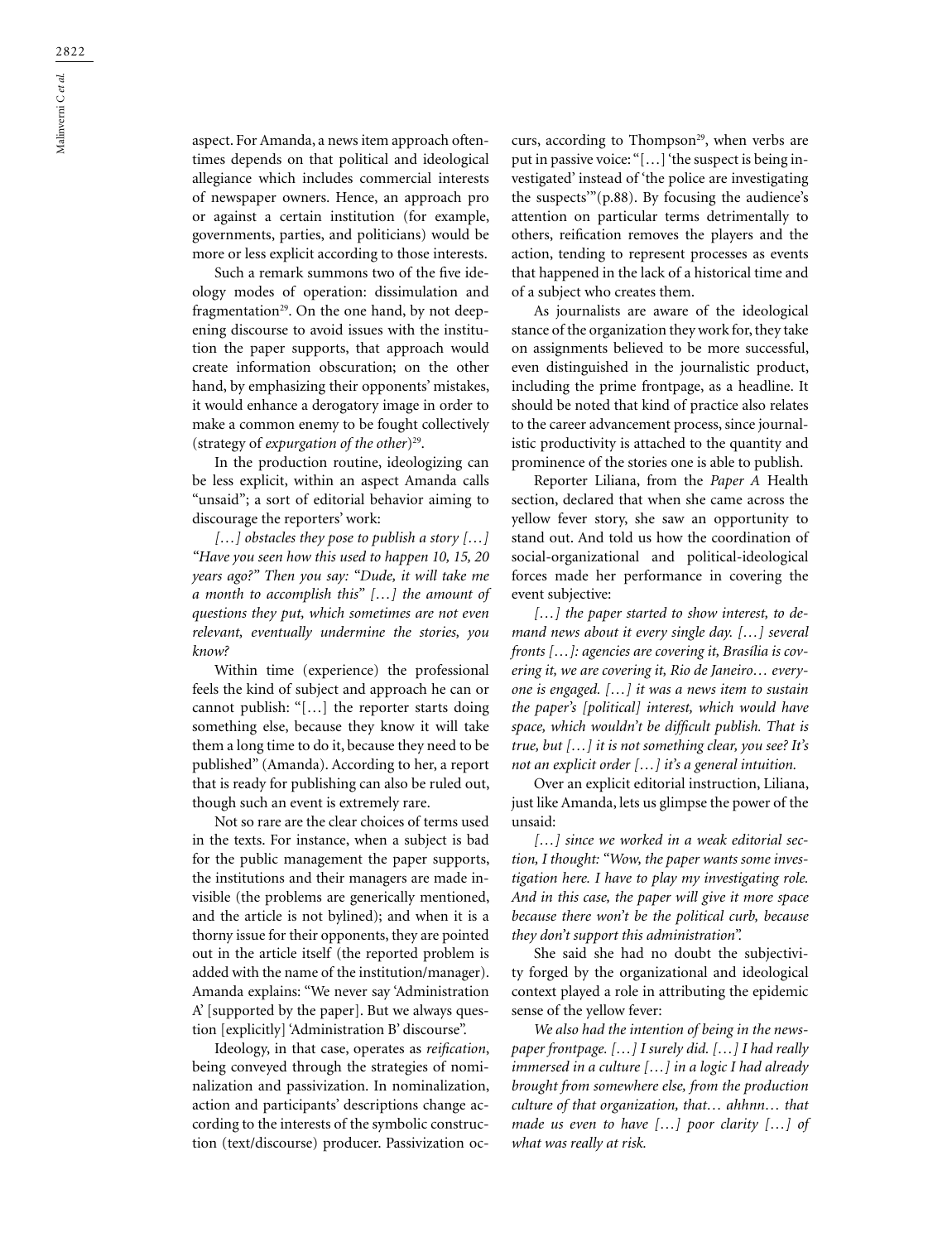# **The struggle to translate techno-scientific information**

Liliana told us that at first she sought information from the Brazilian Department of Health press office, through which accessing yellow fever surveillance technicians was relatively easy. The problem was comprehending the released material. For her, two aspects were particularly problematic: the language, and the way information circulates. The lay audience–including journalists–could not understand some epidemiology key concepts like "dissemination area," and especially "viral transition," which defined the vaccine target population.

Such a struggle created a general mistrust atmosphere among journalists:

*[…] there are towns in the countryside of São Paulo where you reach a farm after one step […] On the other hand, one death had occurred in Goiânia, another one in Brasília. So: "Does that population need to be vaccinated, or doesn't it?" [Department of Health:] "No, you can see that in the map!" […] communication was a bit fragmented, you see? […] we had a real hard time translating to readers who should be vaccinated. […] it was a mess…*

For Liliana, the SUS communication norm, especially the Brazilian Department of Health website, has always been a problem within the relationship between press and the administration body:

*[…] wants to follow the system, but can't. I know it's a centralized system, but there could be a reference. There is no "sus.gov.br." [...] The [State] Department of Health website is the same, the city website is also the same. It's terrible; it's terrible for users and for any citizen willing to be informed about public health.*

It's worthy to say that throughout the epizootic coverage, the media took vaccination as the only strategy able to prevent the occurrence of the disease, by that time already under an epidemic sense. Such a narrative, built as a fable, vaulted the vaccine to a sort of "magic potion," hardly warning against the potential risk of the immunizer, and roughly giving precise information about the public to be vaccinated. Then, demand exploded, increasing the number of adverse reaction cases and resulting in the mentioned deaths by yellow fever caused by vaccination. For public managers and epidemiologists, both the explosion in demand and the consequences of indiscriminate vaccination resulted from the journalistic epidemic narrative<sup>21,23</sup>.

About that coverage characteristic, Liliana recalled that among reporters there was an unquestionable idea of vaccine effectiveness and safeness. That is why, when the first deaths occurred, there was a certain perplexity. For her, the tough dialogue between the Brazilian Department of Health and the press added to the crisis. "[…] when dengue started to spread [in late 1990s], [...] we had a much better dialogue with the press [...] [in 2008] I think we needed a spokesperson, someone more prepared. All of them [managers] seemed too defensive or unclear".

The tension between the fields of Health and Journalism, made obvious in Liliana's words, is not a Brazilian particularity. For instance, surveys with American journalists point out they also have a hard time interpreting and translating health events in the news, while managers and health professionals consider the press language as simplistic: "Journalists think scientists immerse in esoteric jargon and cannot explain their work in a simple, convincing way, while scientists say the media oversimplify complex issues"30.

### **Conclusions**

This study has allowed a critical discussion on the role of social context in news production about the 2007/2008 yellow fever epizootic outbreak. It has become clear that social, organizational and ideological forces in journalism practice shaped the coverage and contributed to attributing the epidemic sense of the event. The news approach intensified the disease meanings network until it overreached the epidemiology field and settled in everyday life as an "out-of-control" event.

The first element adding to such construction was a narrow perception of straightforwardness, anchored to the practice which postulates that news always has two sides, making it impossible to understand widely the epidemiological discourse. The information turned into news compared the speeches of epidemiologists and health authorities (Brazilian Department of Health) with opinions and predictions guided by a notion of risk that was detached from any scientific evidence.

The second element regards the worsening conditions for journalism work. Journalists submit to exhausting working hours, low wages and pressure for high productivity. Such a process has been changing the profile of traditional media newsrooms, with a predominance of increasingly young/inexperienced professionals and, as a rule, few (or no) skilled journalists in complex sub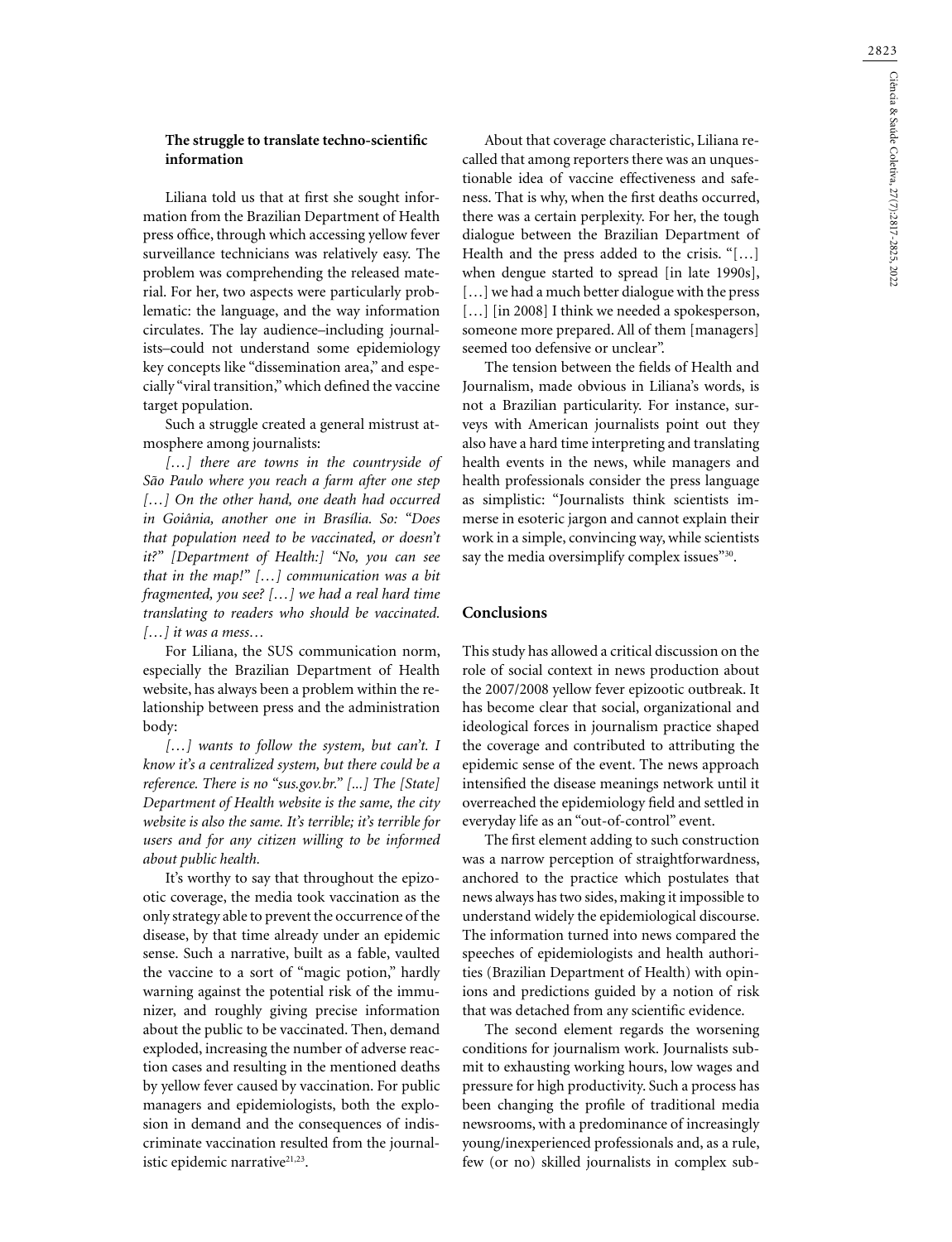jects like health. That worsening process affects the overall news quality.

Within the political scope, the assessment has showed the tension between the Brazilian Department of Health and the mainstream media – prior to the epizootic outbreak –, as well as one newspapers' explicit opposition to the federal administration. Such a scenario favored the emphasis on the yellow fever coverage–a subject which had not gained prominence in the national media for decades. For that matter, we should recall that, as a complex event, health demands approaches that account for its multiple aspects, especially during a health crisis. Thus, it is essential to always keep in perspective the many elements given by pandemic social contexts. The media yellow fever epidemic and the COVID-19 pandemic are two examples of it.

Finally, it's worthy to emphasize one last element emerging from our assessment/discussion: the struggle to translate techno-scientific information on health. Even in the current scenario of digital media and social media boom, the role of journalism is still essential to amplify or attenuate risk perception in health; in consequence, journalists are significant players in the process of translating techno-scientific terms into a friendly language for all. Therefore, media organizations and professionals should prepare to deal with health issues. On its turn, in order to be effective, the SUS communication norm must cut across technicalities and actually consider the demands from different public health players, including the journalists from generalist media.

### **Collaborations**

The authors worked on the research, methodology, design and final writing.